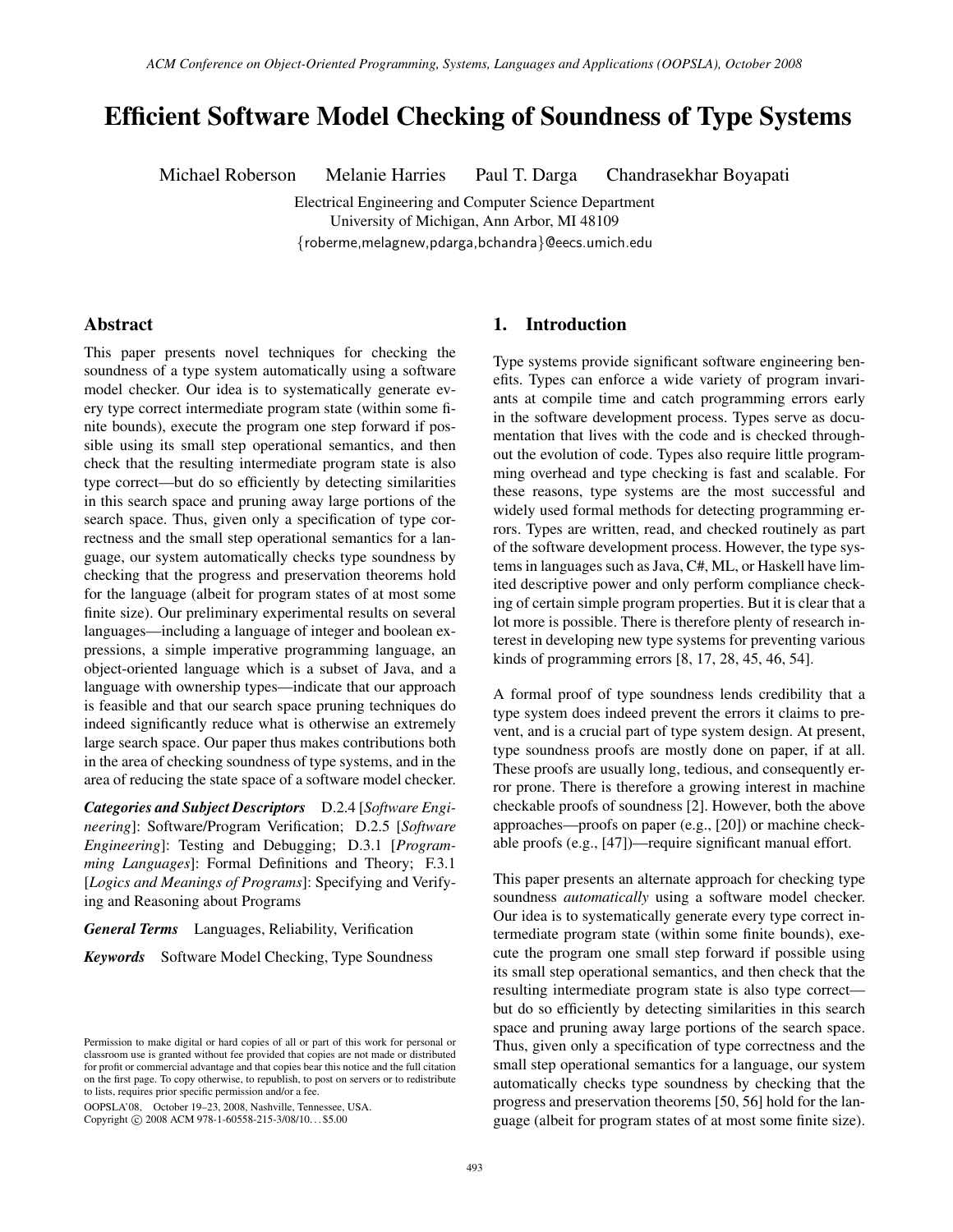Our experimental results on several languages—including the language of integer and boolean expressions from [50, Chapters  $3 \& 8$ ], a typed version of the imperative language IMP from [55, Chapter 2], an object-oriented language which is a subset of Java, and a language with ownership types [1, 6, 13]—indicate that our approach is feasible and that our search space pruning techniques do indeed significantly reduce what is otherwise an extremely large search space. This paper thus offers a promising approach for checking type soundness automatically, thereby enabling the design of novel type systems. In particular, this can enormously help programming language designers in debugging their language specifications. Currently there is no other technology around to automate this task effectively.

Note that checking the progress and preservation theorems on all programs states up to a finite size does not *prove* that the type system is sound, because the theorems might not hold on larger unchecked program states. However, in practice, we expect that all type system errors will be revealed by small sized program states. This conjecture, known as the *small scope hypothesis* [35], has been experimentally verified in several domains. Our preliminary experiments using mutation testing [49, 41] suggest that the conjecture also holds for checking type soundness. We also examined all the type soundness errors we came across in literature and found that in each case, there is a small program state that exposes the error. Thus, exhaustively checking type soundness on all programs states up to a finite size does at least generate a high degree of confidence that the type system is sound.

This paper also makes contributions in improving the state of art in software model checking [3, 4, 11, 14, 15, 21, 24, 53, 29, 44]. Model checking is a formal verification technique that exhaustively tests a circuit/program on all possible inputs (sometimes up to a given size) to handle *input nondeterminism* and on all possible nondeterministic schedules to handle *scheduling nondeterminism*. For hardware, model checkers have been successfully used to verify fairly complex finite state control circuits with up to a few hundred bits of state information; but not circuits in general that have large data paths or memories. Similarly, for software, model checkers have been primarily used to verify control-oriented programs (with scheduling nondeterminism) with respect to temporal properties; but not much work has been done to verify data-oriented programs (with input nondeterminism) with respect to complex data-dependent properties.

Thus, while there is much research on state space reduction techniques for software model checkers such as partial order reduction [23, 24] and tools based on predicate abstraction [26] such as Slam [3], Blast [29], or Magic [11], none of these techniques seem to be effective in reducing the state space when checking the soundness of a type system where one must deal with input nondeterminism (to check every input program state) and data-dependent properties (type correctness properties that depend on input program states). In fact, because of input nondeterminism, it is difficult to even formulate the problem of automatically checking type soundness in the context of most model checkers.

This paper describes techniques for efficiently checking type soundness automatically using a software model checker by significantly reducing the state space of the model checker. It thus contributes to improving the state of art in software model checking. This paper builds on our recent previous work on model checking properties of data structures [16]. This paper improves on the techniques presented in [16] and applies them to checking soundness of type systems.

The rest of this paper is organized as follows. Section 2 illustrates our approach with an example. Section 3 describes our software model checker for checking of soundness type systems. Section 4 presents our experimental results. Section 5 discusses related work and Section 6 concludes.

# 2. Example

This section illustrates our approach with an example. Consider the language of integer and boolean expressions in [50, Chapters 3 & 8]. The syntax of the language is shown in Figure 1. The small step operational semantics and the type checking rules for this language are in [50]. To check type soundness, our system systematically generates and checks the progress and preservation theorems on every type correct program state within some finite bounds.

Figure 2 shows three abstract syntax trees (ASTs) t1, t2, and t3. AST t1 represents the term 'if (iszero 0) then true else false'. AST t2 represents the term 'if (iszero 0) then (pred 0) else (succ 0)'. AST t3 represents the term 'if (iszero 0) then (if false then false else true) else false'. Figure 2 shows the ASTs before and after a small step evaluation according to the small step operational semantics of the language.

Our state space reduction technique works as follows. As our system checks the progress and preservation theorems on t1, it detects that the small step evaluation of t1 touches only a small number of AST nodes along a tree path in the AST. These nodes are highlighted in the figure. If these nodes remain unchanged, the small step evaluation will behave similarly (e.g., on ASTs such as t2 and t3). Our system determines that it is redundant to check the progress and preservation theorems on ASTs such as t2 and t3 once it checks the theorems on t1. Our system safely prunes those program states from its search space, while still achieving complete test coverage within the bounded domain. Our system thus checks the progress and preservation theorems on every unique tree path (and some nearby nodes) rather than on every unique AST. Note that the number of unique ASTs of a given maximum height  $h$  is exponential in  $n$ , where  $n = 3<sup>h</sup>$ , but the number of unique tree paths is only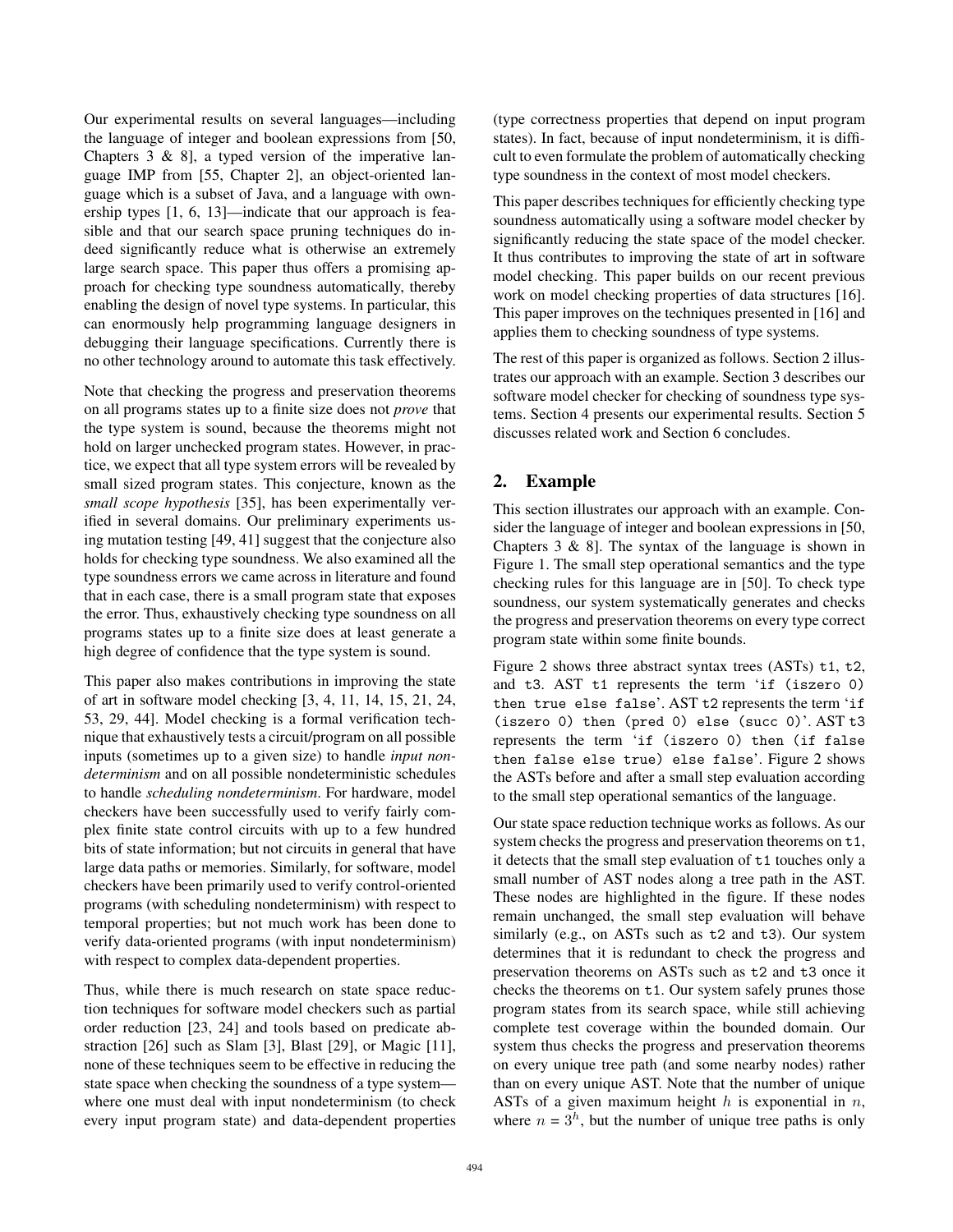| t ::= | true             | false             |                  | succ t    | pred t      | iszero t  | if t then t else t |
|-------|------------------|-------------------|------------------|-----------|-------------|-----------|--------------------|
| term  | constant<br>true | constant<br>false | constant<br>zero | successor | predecessor | zero test | conditional        |

t1 t1' if iszero) (true) (false 0 if true **f** (true ) (false pred ) (succ 0) (0 pred ) (succ 0) (0 t2 t2' if iszero 0 if true t3 t3' if iszero) (if) (false  $\mathbf{0}$ if true **j** (if ) (false false ) ( false ) ( true false ) (false ) (true

Figure 1. Abstract syntax of the language of integer and boolean expressions from [50, Chapters 3 & 8].

Figure 2. Three abstract syntax trees (ASTs) for the language in Figure 1, before and after a small step evaluation. The tree path touched by each evaluation is highlighted. Note that the tree path is the same in all three cases. Once our system checks the progress and preservation theorems on AST t1, it determines that it is redundant to check them on ASTs t2 and t3.

polynomial in  $n$ . This leads to significant reduction in the size of the search space and makes our approach feasible.

Our system performs even better if the operational semantics of the above language is implemented efficiently. For the example in Figure 2, our system detects that only the nodes in the redex 'iszero 0' matter, as long as that is the next redex to be reduced. It therefore prunes all program states where those nodes remain the same and that is the next redex to be reduced. This leads to even greater speedups. Our system then only checks  $O(n)$  number of program states.

# 3. Model Checking Type Soundness

While the basic idea presented in Section 2 is simple, one must overcome several technical challenges to make it work well in practice. This section describes our approach.

# 3.1 Specifying Language Semantics

To check the soundness of a type system, language designers only need to specify the small step operational semantics of the language, rules for checking type correctness of intermediate program states, and finite bounds on the size of intermediate program states. The operational semantics must be specified in an executable language to facilitate our dynamic analysis (c.f. Section 3.6). The type system must be specified in a declarative language to facilitate our static analysis (c.f. Section 3.7). The operational semantics, however, may also be specified in a declarative language if the declarative specifications can be automatically translated into executable code. For example, a large subset of JML can be automatically translated to Java using the JML tool set [40].

In our current system, we use Java as our executable language for specifying an operation semantics. We use a variant of Java as our declarative language for specifying a type system. We use Java similarly to our previous work [16] for specifying finite bounds on the size of intermediate program states. Figure 3 shows an example implementation of the expression language in Figure 1 in our system. An object of class ExpressionLanguage represents an intermediate program state of the expression language. Every such class that implements Language must have two methods: i) a Java method smallStep that either performs a small step of evaluation and terminates normally, or throws an exception if the evaluation gets stuck; and ii) a *declarative* method wellTyped that returns true iff the corresponding intermediate program state is well typed. Declarative methods are annotated as Declarative. A declarative method may not contain object creations, assignments, loops, or exception handlers, and may only call other declarative methods. A declarative method may however contain implications, universal quantifications, and existential quantifications to facilitate writing first order logic formulas. We allow Java methods to call declarative methods—we automatically translate a declarative method into executable code before running it. Finally, the Tree annotations on Lines 14 and 70 denote that the expression structure forms a tree, similarly to [16]. Such annotations reduce the search space of our model checker because it does not have to check non-tree structures.

We note that our model checking techniques are not tied to our above choice of specification languages and can also be made to work with other languages (e.g., Ott [51]).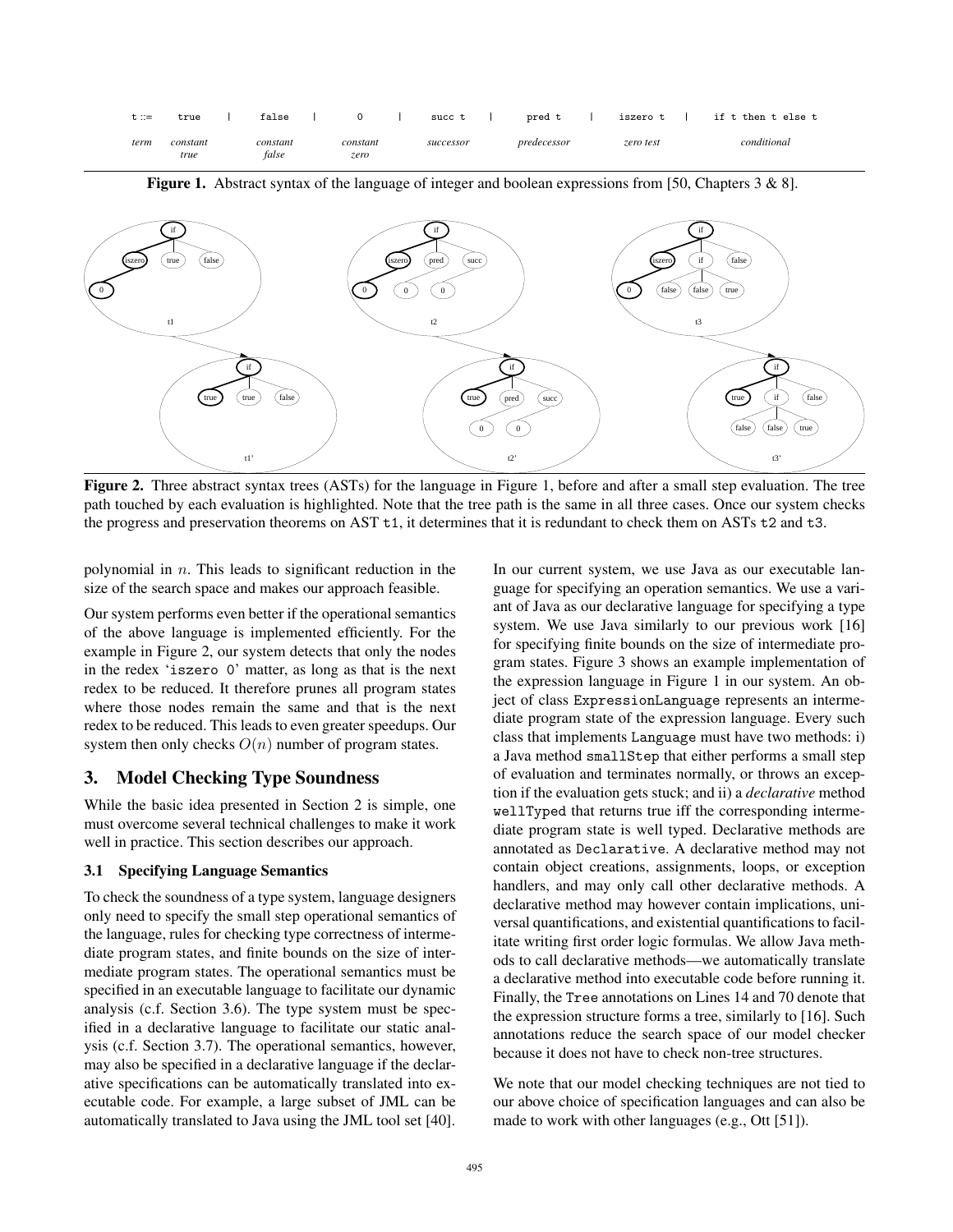```
1 public class ExpressionLanguage implements Language {
2 static final int TRUE = 0;<br>3 static final int FALSE = 1:
3 static final int FALSE = 1;<br>4 static final int ZERO = 2:
         static final int ZERO = 2;<br>static final int SUCC = 3;
 5 static final int SUCC = 3;<br>6 static final int PRED = 4;
         static final int PRED
 7 static final int ISZERO = 5;
8 static final int IF = 6;<br>9 static final int BOOL = 0;
9 static final int BOOL<br>10 static final int INT
        static final int INT = 1;
\frac{11}{12}static class Expression {
13 int kind; /* TRUE / FALSE / ZERO / SUCC / PRED / ISZERO / IF */
14 @Tree Expression e1, e2, e3; /* Subexpressions */
15
16 @Declarative<br>17 boolean well
17 boolean wellTyped() {<br>18 return
18 return<br>19 synta
19 syntax0k() & &<br>20 (kind == TRU
20 (\text{kind} == \text{TRUE} ==\text{true}) &&<br>21 (\text{kind} == \text{FALSE} ==\text{true}) &&
21 ( kind == FALSE ==> true ) &&<br>22 ( kind == ZERO ==> true ) &&
22 (\text{kind} == \text{ZERO}<br>
23 (\text{kind} == \text{SUCC}( kind == SUCC ==> e1.wellTyped() \& k e1.type() == INT ) \& k<br>( kind == PRED ==> e1.wellTyped() \& k e1.type() == INT ) \& k24 ( kind == PRED ==> e1.wellTyped() && e1.type() == INT ) &&<br>25 ( kind == ISZERO ==> e1.wellTyped() && e1.type() == INT ) &&
25 ( kind == ISZERO ==> e1.wellTyped() && e1.type() == INT ) &&<br>26 ( kind == IF ==> e1.wellTyped() && e1.type() == BOOL && e
                                  = \ge e1.wellTyped() && e1.type() == BOOL && e2.wellTyped() && e3.wellTyped() && e2.type()==e3.type() );
27 }
28
29 Expression smallStep() throws StuckException {<br>30 11 ( is<br>31 11 31
30 if ( isValue() ) { return this;<br>31 if ( e1 == null ) { throw new St
                                                                    throw new StuckException(); }
32 if ( !e1.isValue() ) { e1 = e1.smallStep(); return this; }
33
34 if ( kind == PRED && e1.kind == ZERO ) return e1;
35 if ( kind == PRED && e1.kind == SUCC ) return e1.e1;
36 if ( kind == ISZERO && e1.kind == ZERO ) return True(j;37 if ( kind == ISZERO && e1.kind == SUCC ) return False();
38 if ( kind == IF && e1.kind == TRUE ) return e2;
39 if ( kind == IF && e1.kind == FALSE ) return e3;
40
41 throw new StuckException();<br>42 }
42
43
44 // Helper functions
45
46 @Declarative
47 boolean syntaxOk() {
48 return
49 ( ( kind == TRUE || kind == FALSE || kind == ZERO ) && e1 == null && e2 == null && e3 == null ) ||<br>50 ( ( kind == SUCC || kind == PRED || kind == ISZERO ) && e1 != null && e2 == null && e3 == null ) ||
                  ( ( kind == SUCC || kind == PRED || kind == ISZERO ) && e1 != null && e2 == null && e3 == null ) ||
51 ( ( kind == IF ) && e1 != null && e2 != null && e3 != null );<br>52 }
52
53
54 @Declarative<br>55 mt type() {
             int type() {
56 if ( kind == TRUE || kind == FALSE || kind == ISZERO ) return BOOL;<br>57 else if ( kind == ZERO || kind == SUCC || kind == PRED ) return INT:
57 else if ( kind == ZERO || kind == SUCC || kind == PRED )<br>58 else /*( kind == IF
                  else /* (kind == IF )*/ return e2.type();
59 }
60
61 @Declarative<br>62 boolean is Va
62 boolean isValue() {<br>63 return kind == '
                  return kind == TRUE || kind == FALSE || kind == ZERO || kind == SUCC && e1.isValue();
64 }
65
             static Expression True () {Expression e = new Expression(); e.kind = TRUE; return e;}
67 static Expression False() {Expression e = new Expression(); e.kind = FALSE; return e; }<br>68 }
68 }
69<br>70
        @Tree Expression root;
71
72 ©Declarative<br>73 public boolean wellTyped()
                                                                    { return root != null && root.wellTyped(); }
74
         public void smallStep() throws StuckException { root = root.smallStep(); } }
76
         77 public boolean isFinalState() { return root.isValue(); }
78 }
```
Figure 3. An implementation of the language of integer and boolean expressions in Figure 1 in our system.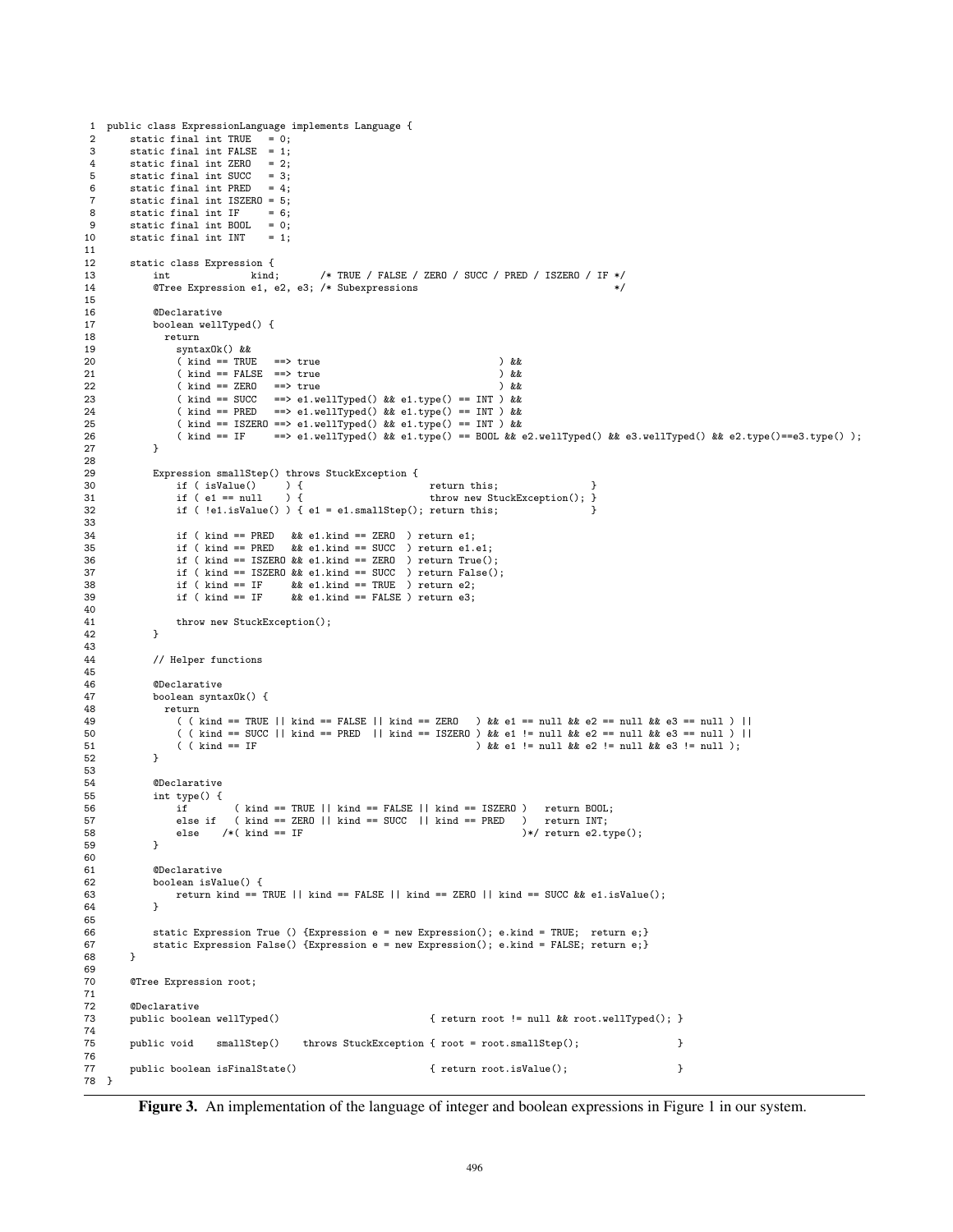| Field    |                                     |    |                | <b>Domain</b> |                |                                                 |  |
|----------|-------------------------------------|----|----------------|---------------|----------------|-------------------------------------------------|--|
| n0.kind  |                                     |    |                |               |                | {TRUE, FALSE, ZERO, SUCC, PRED, ISZERO, IF}     |  |
| n1.kind  |                                     |    |                |               |                | $\{TRUE, FALSE, ZERO, SUCC, PRED, ISZERO, IF\}$ |  |
| n2.kind  |                                     |    |                |               |                | $\{TRUE, FALSE, ZERO, SUCC, PRED, ISZERO, IF\}$ |  |
| n3.kind  |                                     |    |                |               |                | {TRUE, FALSE, ZERO, SUCC, PRED, ISZERO, IF}     |  |
| n4.kind  |                                     |    |                |               |                | {TRUE, FALSE, ZERO, SUCC, PRED, ISZERO, IF}     |  |
| n5.kind  |                                     |    |                |               |                | $\{TRUE, FALSE, ZERO, SUCC, PRED, ISZERO, IF\}$ |  |
| n6.kind  |                                     |    |                |               |                | $\{TRUE, FALSE, ZERO, SUCC, PRED, ISZERO, IF\}$ |  |
| n7.kind  |                                     |    |                |               |                | $\{TRUE, FALSE, ZERO, SUCC, PRED, ISZERO, IF\}$ |  |
| n8.kind  |                                     |    |                |               |                | {TRUE, FALSE, ZERO, SUCC, PRED, ISZERO, IF}     |  |
| n9.kind  |                                     |    |                |               |                | $\{TRUE, FALSE, ZERO, SUCC, PRED, ISZERO, IF\}$ |  |
| n10.kind |                                     |    |                |               |                | $\{TRUE, FALSE, ZERO, SUCC, PRED, ISZERO, IF\}$ |  |
| n11.kind |                                     |    |                |               |                | TRUE, FALSE, ZERO, SUCC, PRED, ISZERO, IF}      |  |
| n12.kind |                                     |    |                |               |                | $\{TRUE, FALSE, ZERO, SUCC, PRED, ISZERO, IF\}$ |  |
| n0.e1    | $\{null, n1\}$                      |    |                |               |                |                                                 |  |
| n0.e2    | $\{null, n2\}$                      |    |                |               |                |                                                 |  |
| n0.e3    | $\{\texttt{null}, \ \texttt{n3}\}$  |    |                |               |                |                                                 |  |
| n1.e1    | $\{null, n4\}$                      |    |                |               |                |                                                 |  |
| n1.e2    | $\{null, n5\}$                      |    |                |               |                |                                                 |  |
| n1.e3    | $\{null, n6\}$                      |    |                |               |                |                                                 |  |
| n2.e1    | $\{null, n7\}$                      |    |                |               |                |                                                 |  |
| n2.e2    | $\{\texttt{null}, \ \texttt{n8}\}$  |    |                |               |                |                                                 |  |
| n2.e3    | $\{\texttt{null}, \ \texttt{n9}\}$  |    |                |               |                |                                                 |  |
| n3.e1    | $\{null, n10\}$                     |    |                |               |                |                                                 |  |
| n3.e2    | $\{null, n11\}$                     |    |                |               |                |                                                 |  |
| n3.e3    | $\{\texttt{null}, \ \texttt{m12}\}$ |    |                |               |                |                                                 |  |
|          |                                     |    | n <sub>0</sub> |               |                |                                                 |  |
|          |                                     |    |                |               |                |                                                 |  |
|          | n1                                  |    | n2             |               | n <sup>3</sup> |                                                 |  |
|          |                                     |    |                |               |                |                                                 |  |
|          |                                     |    |                |               |                |                                                 |  |
| n4       | n <sub>5</sub><br>n6                | n7 | n8             | n9            | n10<br>n11     | n12                                             |  |
|          |                                     |    |                |               |                |                                                 |  |

Figure 4. Search space for the language implemented in Figure 3 with ASTs of height at most 3.

# 3.2 Search Space

Traditional software model checkers [3, 11, 15, 21, 24, 53, 29, 44] explore a state space by starting from the initial state and systematically generating and checking every successor state. While this approach works well to check software with scheduling nondeterminism, it is not convenient to check software with input nondeterminism. In fact, it is difficult to even formulate the problem of checking type soundness in the context of most software model checkers. Instead, our model checker organizes its search space as follows.

Consider the language in Figure 3. Suppose our system must check the progress and preservation theorems on all ASTs up to a maximum height  $h=3$ . Figure 4 shows the corresponding search space. The search space consists of all possible assignments to the fields, where each field gets a value from its corresponding domain. Every element of this search space is an AST. For example, the first element in Figure 5 corresponds to the AST 'if (iszero 0) then (if false then false else true) else false'. In Figure 4, there are thirteen fields with seven elements in their domains and twelve fields with two elements in their domains, so the size of this search space is  $7^{13} \times 2^{12}$ . In general, for ASTs of height at most  $h$ , the size of the search space is  $7^{\frac{3h-1}{2}} \times 2^{\frac{3h-3}{2}}$ . Note that many elements of this search space are not type correct or even syntactically correct. For example, the second element in Figure 5 is not type correct because iszero cannot be invoked on false.

| Field    | Value            | Field    | Value         |
|----------|------------------|----------|---------------|
| n0.kind  | <b>TF</b>        | n0.kind  | <b>ISZERO</b> |
| n1.kind  | <b>ISZERO</b>    | n1.kind  | <b>FALSE</b>  |
| n2.kind  | <b>IF</b>        | n2.kind  | $\ast$        |
| n3.kind  | <b>FALSE</b>     | n3.kind  | $\ast$        |
| n4.kind  | ZER <sub>0</sub> | n4.kind  | $\ast$        |
| n5.kind  | $\ast$           | n5.kind  | $\ast$        |
| n6.kind  | $\ast$           | n6.kind  | $\ast$        |
| n7.kind  | <b>FALSE</b>     | n7.kind  | $\ast$        |
| n8.kind  | <b>FALSE</b>     | n8.kind  | $\ast$        |
| n9.kind  | <b>TRUE</b>      | n9.kind  | $\ast$        |
| n10.kind | $\ast$           | n10.kind | $\ast$        |
| n11.kind | $\ast$           | n11.kind | $\ast$        |
| n12.kind | $\ast$           | n12.kind | $\ast$        |
| n0.e1    | n1               | n0.e1    | n1            |
| n0.e2    | n2               | n0.e2    | null          |
| n0.e3    | n3               | n0.e3    | null          |
| n1.e1    | n4               | n1.e1    | null          |
| n1.e2    | null             | n1.e2    | null          |
| n1.e3    | null             | n1.e3    | nu11          |
| n2.e1    | n7               | n2.e1    | $\ast$        |
| n2.e2    | n8               | n2.e2    | $\ast$        |
| n2.e3    | n9               | n2.e3    | $\ast$        |
| n3.e1    | null             | n3.e1    | $\ast$        |
| n3.e2    | null             | n3.e2    | $\ast$        |
| n3.e3    | null             | n3.e3    | $\ast$        |

Figure 5. Two elements of the search space in Figure 4. The first element represents the term 'if (iszero 0) then (if false then false else true) else false'. The second element represents the term 'iszero false'. The symbol  $*$  denotes don't care.

In general, the intermediate state of a program can include other components besides an AST, such as a dynamically allocated heap. Our system appropriately constructs a finite search space that includes all such components.

#### 3.3 Search Algorithm

Figure 6 presents the pseudo-code for our search algorithm. Given a language to check for type soundness and finite bounds on the size of its intermediate program states, our system first initializes the search space to the set of all well typed program states within the finite bounds. It then systematically explores this space by repeatedly selecting a program state w from the search space, running its analyses to identify a set of program states  $W'$  (including  $w$ ) on which smallStep (described in Section 3.1) behaves similarly to w, checking that the progress and preservation theorems hold on every program state in  $W'$ , and pruning all the program states in W' from the search space. The next sections describe how to perform various steps of the above search efficiently.

#### 3.4 Search Space Representation

Consider the search space of the language in Figure 3, with ASTs of height at most  $h=8$ . The size of this search space is about  $2^{12487}$ . Of these, about  $2^{2523}$  ASTs are type correct. However, as our experiments show, our system checks the progress and preservation theorems explicitly on only 41 ASTs. (Our analyses determine that it is redundant to check the theorems on the remaining elements of the search space.) Thus, if we are not careful, search space management itself could take exponential time and negate the benefits of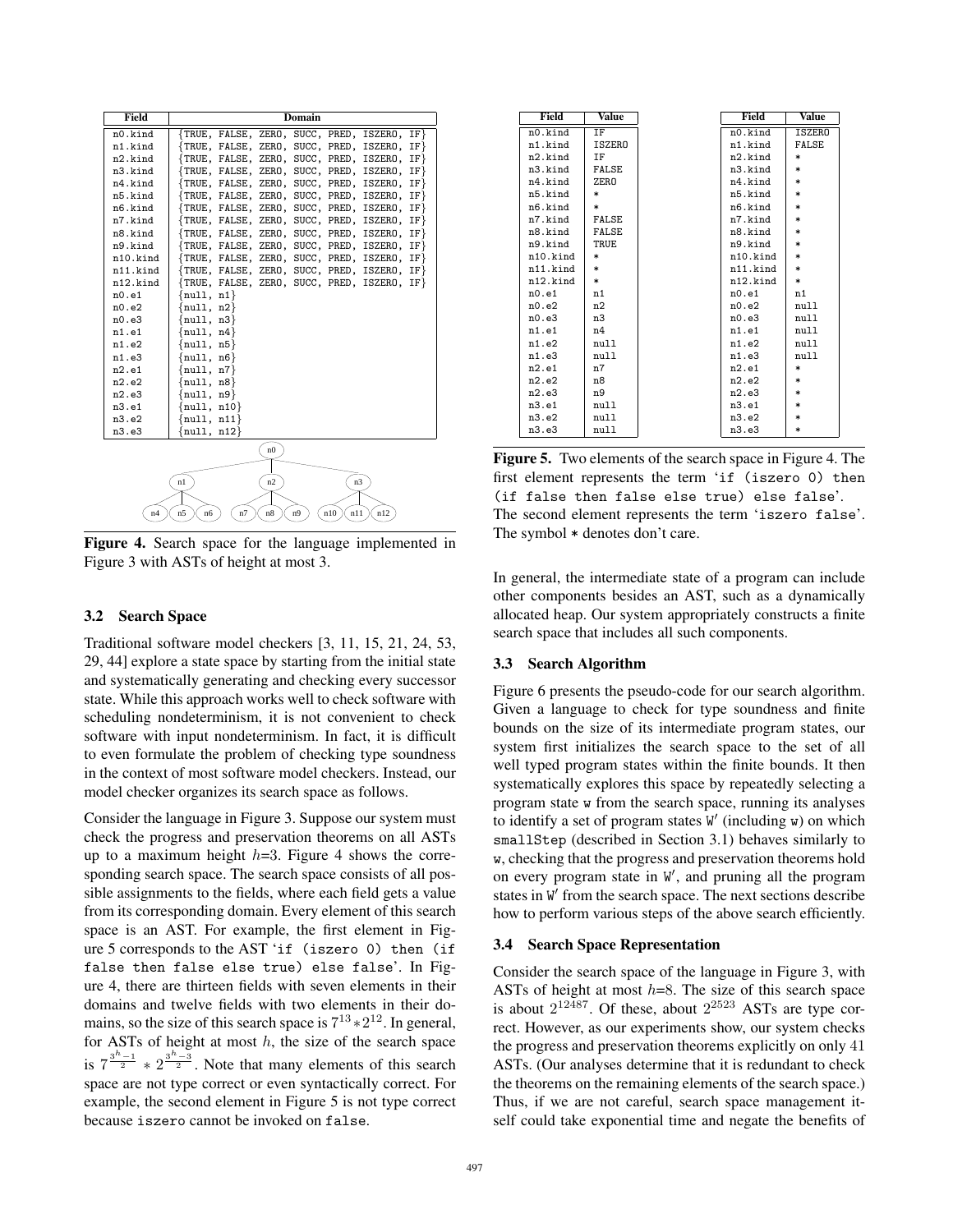```
1 void search( SearchSpace S ) {
2 W = \{ w \in S \mid w<u>wellTyped()</u> }3 while (W \neq \emptyset) {
4 w = Any element in W
5 W' = \{ w' \in W \mid \text{smallStep behaves similarly on } w \& w' \}6 Check progress and preservation on all states in W'7 W = W - W'8 }
9 }
```

|  | Figure 6. Pseudo-code for the search algorithm. |  |  |  |
|--|-------------------------------------------------|--|--|--|
|--|-------------------------------------------------|--|--|--|

our search space pruning techniques. We avoid this by using a compact representation of the search space (that is, the set of intermediate program states). We explored two different approaches for representing the search space: (i) using a *reduced ordered binary decision diagram* [10] or BDD, as in our previous work [16], and (ii) using an incremental SAT solver, MiniSat [22]. In our experiments, we found that while the BDD-based approach performs slightly better on tree-based type constraints, the SAT-based approach performs much better on languages that include non-tree-based type constraints (that is, on languages whose program states include components other than ASTs). We therefore discuss only our SAT-based approach in the rest of this paper.

Our SAT-based approach works as follows. We represent a set of program states as a finite propositional logic formula. For example, for the search space in Figure 4, the formula  $($ n0.kind=IF  $\wedge$  n1.kind=ISZERO  $\wedge$  n4.kind=ZERO  $\wedge$ n0.e1=n1 ∧ n0.e2=n2 ∧ n0.e3=n3 ∧ n1.e1=n4) represents the set of all the terms of the form 'if (iszero 0) then x1 else x2', where x1 and x2 are any two terms. This includes the terms represented by ASTs t1, t2, and t3 in Figure 2. Every satisfying assignment of the formula represents a member of the set. If the formula is unsatisfiable, then the set is empty. We use  $\lceil \log_2 d \rceil$  bits to encode a field with domain size d. For example, we use 3 bits to encode a kind field , and 1 bit to encode an e1, e2, or e3 field. We use an incremental SAT solver to find satisfying assignments of the propositional logic formula. Line 7 in Figure 6, computing the difference of two sets, thus takes time linear in the size of the formula because it simply injects clauses into the incremental SAT solver. Line 3, checking if a set is empty, and Line 4, choosing an element of a non-empty set, could be expensive operations because they invoke the SAT solver.

#### 3.5 Search Space Initialization

Our search begins by initializing the search space to the set of all well typed intermediate program states (Line 2 in Figure 6). We do this by automatically translating the declarative method wellTyped (described in Section 3.1) and the declarative methods it transitively invokes, given the finite bounds on the size of intermediate program states, into a finite propositional logic formula. The translation process is somewhat similar to that of AAL [37]. However, because our declarative methods do not contain object creations, assignments, loops, or exception handlers, the formulas for declarative methods we generate are considerably simpler than the formulas for regular Java methods that AAL generates. We translate our declarative variant of Java directly into propositional logic, unlike AAL which translates Java into Alloy [34] and translates Alloy into propositional logic.

#### 3.6 Dynamic Analysis

This section presents our basic search space pruning technique. Consider the language implemented in Figure 3. Consider checking the progress and preservation theorems on the AST represented by the first element in Figure 5. The theorems hold on the AST. As our system evaluates the AST a small step forward, it monitors the fields that the small step evaluator reads. In this case, smallStep reads n0.kind, n1.kind, n4.kind, n0.e1, and n1.e1. That means, regardless of the values of the remaining fields, the small step evaluator will still behave similarly if the values of the fields that were read do not change. Our system then determines that regardless of the values of the remaining fields, if the AST is well typed before the small step evaluation, then the AST will be well typed after the small step evaluation. Our system therefore prunes all elements of the search space where (n0=IF  $\land$  n1=ISZERO  $\land$  n4=ZERO  $\land$  n0.e1=n1  $\land$ n1.e1=n4). This is the basic idea that makes our approach of exhaustive testing within a large but finite domain feasible.

#### 3.7 Static Analysis

The dynamic analysis described above in effect detects *don't care* fields in a well typed program state w, and suggests that all states  $w'$  that differ from  $w$  only at the don't care fields be pruned from the search space. The goal of the static analysis is to prove that it is indeed safe to prune those states. To see why the static analysis is necessary, consider the following simple but artificial example where wellTyped returns true iff a implies b. Suppose we invoke smallStep on a=false and b=true. wellTyped returns true before and after the execution of smallStep. smallStep reads only the field a while the field b is a don't care. The dynamic analysis above suggests that the progress and preservation theorems might hold on all states where a=false (and therefore those elements be pruned from the search space). But the suggestion is incorrect because the preservation theorem does not hold on a=false and b=false. wellTyped returns true before the evaluation of smallStep but returns false after.

```
1 class WhyStaticAnalysis extends Language {
```

```
2 private boolean a, b;<br>3 @Declarative
       @Declarative
```

```
4 public boolean wellTyped() {return a ==> b;}
```

```
5 public void smallStep() throws StuckException {a = !a;}
```

```
6 }
```
Our static analysis works as follows. Consider checking the progress and preservation theorems on a program state w, with fields  $f_{1..n}$ . Of these, without loss of generality, suppose smallStep neither writes to nor reads the original values of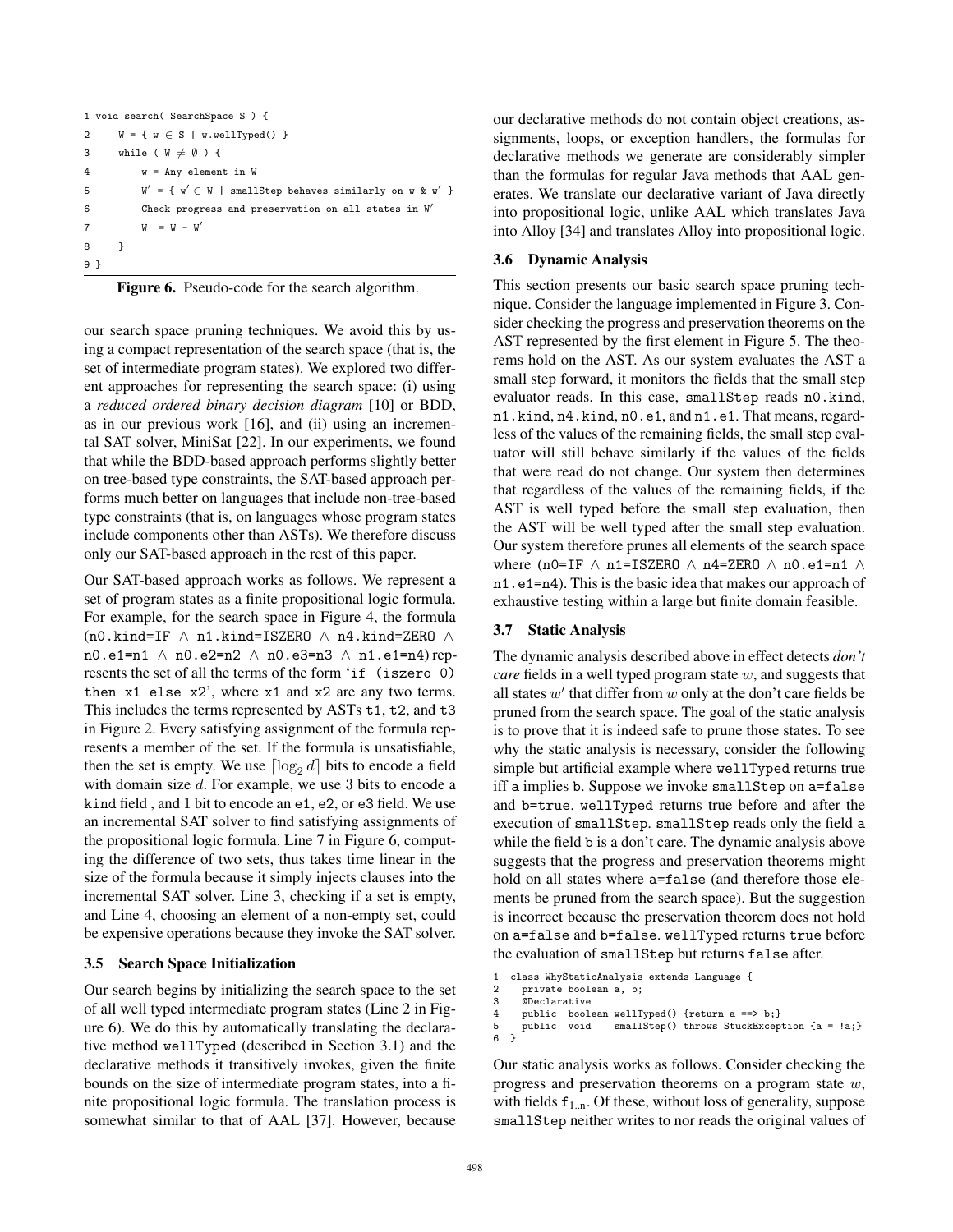fields  $f_{1,m}$ , writes to but does not read the original values of fields  $f_{(m+1),k}$ , and both writes to and reads the original values of fields  $f_{(k+1) \dots n}$ . Our dynamic analysis then identifies fields  $f_{1,k}$  as don't cares. Let the values of fields  $f_{1,n}$ be  $v_{1..n}$  before smallStep, and  $v{'}_{1..n}$  after smallStep. Recall from Section 3.5 that our system automatically translates the declarative method wellTyped, given the finite bounds on the size of program states, into a finite propositional logic formula. Let wellTyped( $f_{1,n}$ ) denote that formula. Our static analysis then attempts to prove that for all values of  $f_{1..k}$  in the bounded domain, wellTyped( $f_{1..k}$ )  $v_{(k+1)...n}$ ) implies wellTyped( $f_{1...m}$  v'<sub>(m+1).n</sub>). Our system invokes the SAT solver to check if the implication holds. If the implication holds, our system safely prunes the search space as described in Section 3.6. If the implication does not hold, then there is an error in the type system. An instance satisfying the negation of the implication exposes the error.

The above analysis requires careful handling if smallStep rearranges fields. Consider the search space in Figure 4. Consider checking the term 'if true then (if false then false else false) else true'. A small step of evaluation yields the term 'if false then false else false'. Note that even though smallStep does not read the fields of nodes n2, n7, n8, and n9 in Figure 4, it moves the nodes into the positions of nodes n0, n1, n2, and n3. Thus, for example, the field n2.kind before smallStep moves into the position of n0.kind after smallStep. Our system tracks such rearrangement of fields and appropriately constructs the formula for the static analysis described above.

#### 3.8 Symbolic Execution

The dynamic analysis in Section 3.6 identifies a usually large set W' of program states on which smallStep behaves similarly (Line 5 in Figure 6). The static analysis in Section 3.7 efficiently checks that the progress and preservation theorems hold on all the program states in W' (Line 6 in Figure 6), so that W' can be pruned from the search space. This section describes optimizations that enable our system to identify and prune an even larger set  $W'$  from the search space.

Consider smallStep in the example below. Suppose it is invoked on b1=true, b2=true, b3=true, b4=true, and b5=true. The dynamic analysis in Section 3.6 detects that smallStep only reads fields b1, b2, b3, and b5, and thus determines that if the values of those fields remain unchanged, smallStep will behave similarly. Suppose the declarative method wellTyped gets automatically translated into the formula wellTyped(b1, b2, b3, b4, b5), as described in Section 3.7. The static analysis in Section 3.7 then attempts to prove using a SAT solver that for all values of b4, wellTyped(true, true, true, b4, true) implies wellTyped(true, true, true, false, true). If the implication holds, our system prunes from the search space all states where (b1=true  $\land$  b2=true  $\land$  b3=true  $\land$  b5=true).

```
1 class WhySymbolicExecution extends Language {
2 private boolean b1, b2, b3, b4, b5;
3 @Declarative
4 public boolean wellTyped() {...}
5 public void smallStep() throws StuckException {
6 if ( b1 == b2 ) if ( b1 == b3 ) b4 = !b5;
7 }
8 }
```
In the above example, even though the field b5 is read, it does not affect the control flow of smallStep. Moreover, even though the fields b1, b2, and b3 are read, the control flow of smallStep remains the same if  $(b1=b2 \land b1=b3)$ . Our system uses symbolic execution [39] to identify that smallStep behaves similarly, that is, follows the same control flow path, on all program states where (b1=b2  $\land$  b1=b3). Our system uses symbolic execution to also identify that the value of the field b4 after smallStep is the negation of the value of the field b5 before smallStep. Our static analysis then attempts to prove using a SAT solver that for all values of b1, b2, b3, b4, and b5, wellTyped(b1, b2, b3, b4, b5) and (b1=b2  $\land$  b1=b3) implies wellTyped(b1, b2, b3, ¬b5, b5). If the implication holds, our system prunes from the search space all states where (b1=b2  $\land$  b1=b3).

Our system currently symbolically executes assignments, comparisons, and boolean operations. Our system also symbolically executes declarative methods by automatically translating declarative methods into propositional logic formulas, as described in Section 3.5, and replacing every call to a declarative method with its corresponding propositional logic formula. For example, when symbolically executing Line 30 or Line 32 in Figure 3, our system replaces the call to the declarative method isValue with its corresponding propositional logic formula. Our system uses symbolic execution to build a path constraint formula which when true guarantees that smallStep will follow the same control flow path. Our system then performs a static analysis as described above and prunes all states that satisfy the formula. If our system is unable to symbolically execute an operation on a field f with original value v, it simply treats the field concretely instead of symbolically and adds the clause  $(f=v)$ to the path constraint formula (that is, our system falls back to the dynamic analysis in Section 3.6 w.r.t. that field).

#### 3.9 Isomorphism Analysis

Consider a language whose intermediate program states include an AST and a dynamically allocated heap. Figure 7 presents an example of such a search space, where every object contains one pointer, the AST has height at most 2, and there are at most 4 heap objects. Consider the two elements of the above search space in Figure 8. These two elements are isomorphic because o0 and o1 are equivalent memory locations. Therefore, once we check the progress and preservation theorems on the first element, it is redundant to check the theorems on the second element. Our system avoids checking isomorphic structures as follows. Suppose the small step evaluator reads only n0.value, n1.value,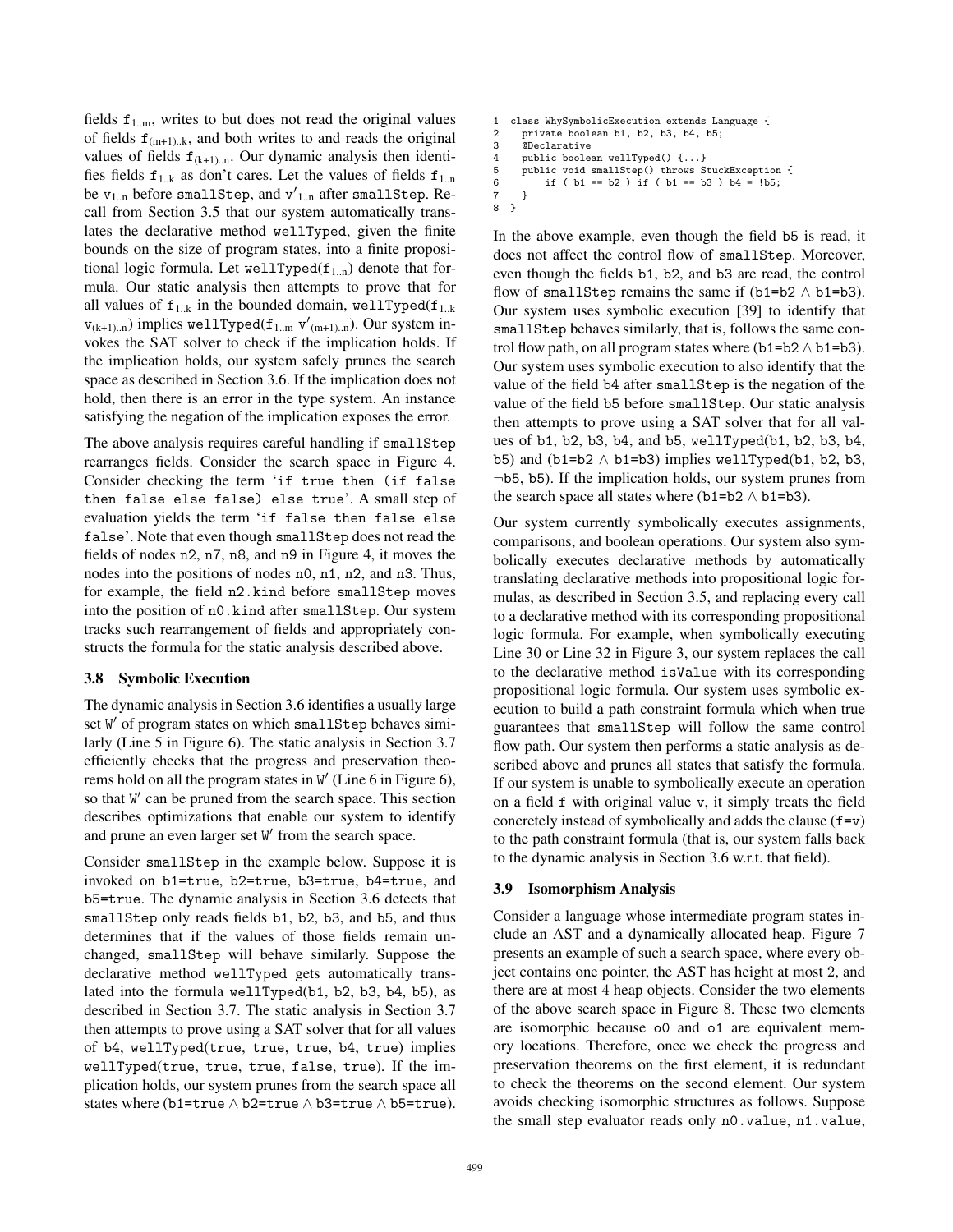| Field       | Domain                                                                        |
|-------------|-------------------------------------------------------------------------------|
| n0.value    | {EQUALS, , o0, o1, o2, o3, null}                                              |
| n1.value    | $\{$ EQUALS, $\ldots$ , $\circ$ 0, $\circ$ 1, $\circ$ 2, $\circ$ 3, null $\}$ |
| n2.value    | $\{$ EQUALS, $\ldots$ , $\circ$ 0, $\circ$ 1, $\circ$ 2, $\circ$ 3, null $\}$ |
| o0.value    | $\{00, 01, 02, 03, null\}$                                                    |
| $01.$ value | $\{00, 01, 02, 03, null\}$                                                    |
| o2.value    | $\{00, 01, 02, 03, null\}$                                                    |
| o3.value    | $\{00, 01, 02, 03, null\}$                                                    |
|             | o0<br>n0                                                                      |
|             | n2<br>o1<br>03                                                                |
|             | AST<br>Heap                                                                   |

Figure 7. Search space for a language whose intermediate program states include an AST and a heap.

and n2.value when evaluating the first element, and suppose that the analyses in the previous sections conclude that all states where  $(n0.value=EQUALS \wedge n1.value=00$ ∧ n2.value=o1) can be pruned. Our isomorphism analysis then determines that all structures that satisfy the following formula can also be safely pruned: (n0.value=EQUALS  $\land$ n1.value=o1/o2/o3 ∨ n0.value=EQUALS ∧ n1.value= o0 ∧ n2.value=o2/o3).

In general, given a program state w, our system constructs such a formula  $I_w$  denoting the set of states isomorphic to w as follows. Recall from Section 3.8 that our symbolic execution on w builds a path constraint formula, say  $P_w$ . Suppose during symbolic execution our system encounters a fresh object o that a field f points to, and the path constraint built so far is  $\bar{P}_{w}$ . Our isomorphism analysis includes in  $I_{w}$ all states that satisfy ( $\bar{P}_w \wedge f = o'$ ), for every o' in the domain of the field f that is another fresh object. Our system then prunes all the states denoted by  $I_w$  from the search space.

Note that some software model checkers also prune isomorphic program states using heap canonicalization [32, 43]. The difference is that in heap canonicalization, once a checker *visits* a state, it canonicalizes the state and checks if the state has been previously visited. In our system, once our checker checks a state w, it computes a compact formula  $I_w$ denoting a (often exponentially large) set of states isomorphic to w, and prunes  $I_w$  from the search space. Our checker *never visits* the (often exponentially many) states in  $I_w$ .

#### 3.10 Handling Special Cases

Our system also handles the following special cases.

#### 3.10.1 Handling Term Cloning

Consider the following semantics for the while statement of the imperative language IMP from [55, Chapter 2], which clones the entire loop body.  $\sigma$  contains values of variables.

$$
\langle \mathtt{while}\ c\ \mathtt{do}\ b, \sigma\rangle \rightarrow \langle \mathtt{if}\ c\ \mathtt{then}\ (\mathtt{b};\ \mathtt{while}\ c\ \mathtt{do}\ b) , \sigma\rangle
$$

The cloning of different loop bodies could make smallStep follow different control flow paths. However, in one iteration of the loop in Figure 6, the symbolic execution described

| Field    | Value          | Field    | Value         |
|----------|----------------|----------|---------------|
| n0.value | <b>EQUALS</b>  | n0.value | <b>EQUALS</b> |
| n1.value | 0 <sup>0</sup> | n1.value | o1            |
| n2.value | o1             | n2.value | o0            |
| o0.value | null           | o0.value | nu11          |
| o1.value | null           | o1.value | nu11          |
| o2.value | null           | o2.value | nu11          |
| o3.value | null           | o3.value | null          |

Figure 8. Two isomorphic elements of the space in Figure 7.

above only prunes states on which smallStep follows the same control flow path. To enable the pruning of program states with different loop bodies in the same iteration of the loop in Figure 6, our system provides a special construct to implement cloning and replaces a cloning operation with an automatically generated formula during symbolic execution.

Other examples of cloning include method calls that have a method inlining semantics (e.g., in Featherweight Java [31]).

#### 3.10.2 Handling Substitution

Consider a language where method calls have a method inlining semantics. Suppose one small step of evaluation substitutes all the formals with actuals in the method body. Our model checker works best when each small step of evaluation reads only a small part of the program state. However, the above substitution reads the entire method body. Language designers can avoid the problem by defining the semantics of method calls using incremental substitution, where each small step of evaluation performs substitution on at most one AST node, and by ensuring that the type checking rules handle partially substituted program states.

#### 3.10.3 Handling Nondeterministic Languages

The discussion so far assumes deterministic languages. Consider a language L with with nondeterministic operational semantics. Its implementation in our system must include a *deterministic* method smallStep that takes an integer x as an argument, as shown below. If there are  $n$  transitions enabled on a given state, then smallStep must execute a different transition for each different value of x from 1 to n. Our system then checks that the progress and preservation theorems hold on every program state (within the finite bounds), w.r.t. every transition that is enabled on the state.

```
1 class L extends NondeterministicLanguage {
```

```
2 @Declarative
3 public boolean wellTyped() {...}
```

```
4 public void smallStep(int x) throws StuckException \{... \}<br>5 }
```

```
\overline{1}
```
# 4. Experimental Results

This section presents our preliminary experimental results. We implemented a rudimentary software model checker as described in this paper. We extended the Polyglot [48] compiler framework to automatically instrument the operational semantics of languages to perform our dynamic analyses.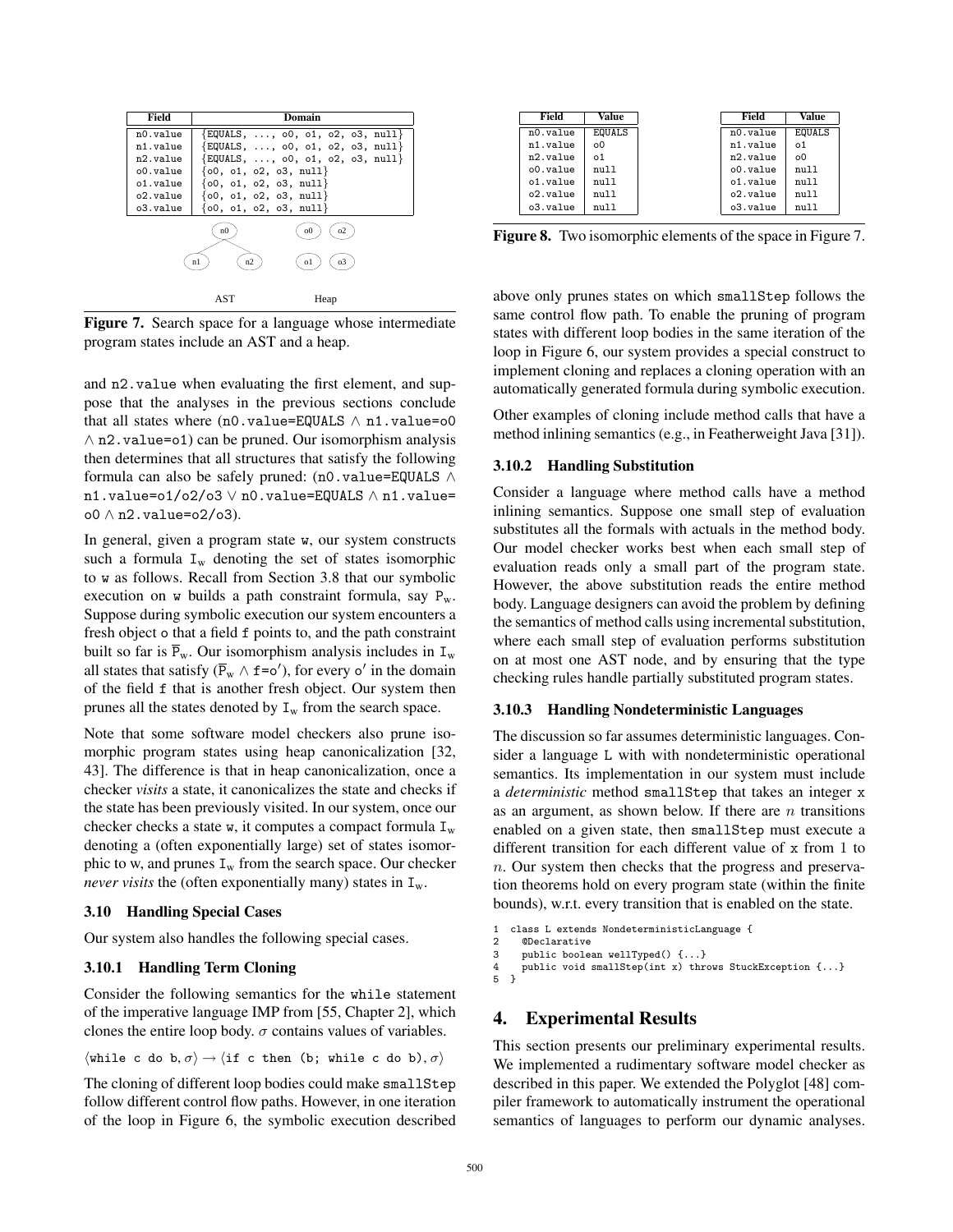We used MiniSat [22] as our incremental SAT solver to perform our static analysis. We ran all our experiments on a Linux Fedora Core 8 machine with a Pentium 4 3.4 GHz processor and 1 GB memory using IcedTea Java 1.7.0.

We present results for the following languages, each with increasing complexity:

- 1. The language of integer and boolean expressions from [50, Chapters 3 & 8], as implemented in Figure 3.
- 2. A typed version of the imperative language IMP from [55, Chapter 2].

This language contains integer and boolean variables, so its type checking rules include an environment context. This language also contains while statements.

3. An object-oriented language Featherweight Java [31].

This language has classes, objects, and methods. The semantics of method calls require term level substitution (of the formal method parameters with their actual values).

4. An extension to Featherweight Java we call Mini Java.

This language models the heap explicitly, supports mutations to objects in the heap, and includes a null value. This language also contains integers and booleans, and operations on integers and booleans.

5. An extension to Mini Java to support ownership types [1, 6, 13], that we call Ownership Java.

This language has classes parameterized by owner parameters. Therefore the semantics of a method call require both term level and type level substitution.

For each benchmark, we checked the progress and preservation theorems *exhaustively* on all program states up to a maximum size  $n$ . In all languages, we limited the maximum expression size to be bound by a balanced AST with  $n$  nodes. In the imperative language IMP, we limited program states to have at most  $n$  variables and  $n$  integer literals. In Featherweight Java, Mini Java, and Ownership Java, we limited program states to have at most four classes, where each class can have at most two fields and two methods (in addition to inherited fields and methods). In Mini Java and Ownership Java, we limited program states to have at most four heap objects and  $n$  integer literals. In Ownership Java, we limited classes to have at most two owner parameters.

We report both the number of states explicitly checked by our checker and the time taken by our checker. Note that we did not yet optimize the execution time of our checker, but we report it here nonetheless to provide a rough idea. The results indicate that our approach is feasible and that our model checker achieves significant state space reduction. For example, the number of well typed IMP programs of maximum size 511 is over  $2^{786}$ , but our checker explicitly checks only 652 states to exhaustively cover this space.

| Benchmark     | Max Expression          | <b>States</b>   | Time(s)   |
|---------------|-------------------------|-----------------|-----------|
|               | Size                    | <b>Checked</b>  |           |
|               | 1                       | 1               | 0.068     |
|               | $\overline{c}$          | 3               | 0.093     |
|               | 3                       | 3               | 0.105     |
|               | $\overline{4}$          | 5               | 0.122     |
| Expression    |                         | $\ddotsc$       | $\ddotsc$ |
| Language      | 13                      | 11              | 0.246     |
|               | 40                      | 17              | 0.551     |
|               | 121                     | 23              | 1.376     |
|               | 364                     | 29              | 3.633     |
|               | 1093                    | 35              | 10.833    |
|               | 3280                    | 41              | 38.543    |
|               |                         |                 |           |
|               | 1                       | 1<br>7          | 0.102     |
|               | $\overline{c}$          |                 | 0.185     |
|               | 3                       | 11              | 0.256     |
|               | 4                       | 19              | 0.408     |
|               | 5                       | 34              | 0.710     |
|               | 6                       | 34              | 0.739     |
| IMP           | 7                       | 34              | 0.816     |
|               |                         | $\ddotsc$       | $\ddotsc$ |
|               | 15                      | 61<br>96        | 2.158     |
|               | 31                      |                 | 5.107     |
|               | 63                      | 147             | 10.066    |
|               | 127                     | 230             | 21.013    |
|               | 255                     | 377             | 52.208    |
|               | 511                     | 652             | 331.138   |
|               | $\mathbf{1}$            | 3               | 1.148     |
|               | $\overline{c}$          | 7               | 1.594     |
|               | 3                       | 9               | 1.650     |
|               | $\overline{4}$          | 9               | 1.899     |
| Featherweight | 5                       | 13              | 2.151     |
| Java          |                         |                 |           |
|               | 21                      | 70              | 6.905     |
|               | 85                      | 298             | 43.756    |
|               | 341                     | 1210            | 475.022   |
|               | 1                       | $\overline{5}$  | 2.721     |
|               | $\overline{c}$          | 21              | 3.117     |
|               | 3                       | 40              | 3.897     |
| Mini          | 4                       | 53              | 5.750     |
| Java          | 5                       | 59              | 6.191     |
|               |                         |                 |           |
|               | 21                      | 275             | 37.354    |
|               | 85                      | 1133            | 342.435   |
|               | 341                     | 4565            | 5981.114  |
|               | $\overline{1}$          | $\overline{13}$ | 50.818    |
|               | $\overline{\mathbf{c}}$ | 73              | 77.135    |
|               | 3                       | 110             | 103.230   |
|               | $\overline{4}$          | 135             | 231.328   |
| Ownership     | 5                       | 157             | 247.954   |
| Java          |                         |                 |           |
|               | 21                      | 733             | 2760.734  |
|               | 25                      | 877             | 3963.836  |
|               | 29                      | 1021            | 5271.509  |
|               | 33                      | 1165            | 6255.260  |

Figure 9. Experimental results for checking soundness of type systems. Our system achieves significant state space reduction. For example, there are over  $2^{786}$  well typed IMP programs of expression size up to 511, but our system checks only 652 states to exhaustively cover this space.

Finally, Figure 10 presents our experimental results that suggest that exhaustive testing within a small finite domain does indeed catch all type system errors in practice, a conjecture also known as the *small scope hypothesis* [35, 41, 49]. We introduced twenty different errors into the type system of Ownership Java (one at a time) and five different errors into the operational semantics. Some are simple mistakes such as forgetting to include a type checking clause. Some are more subtle errors as the following examples illustrate.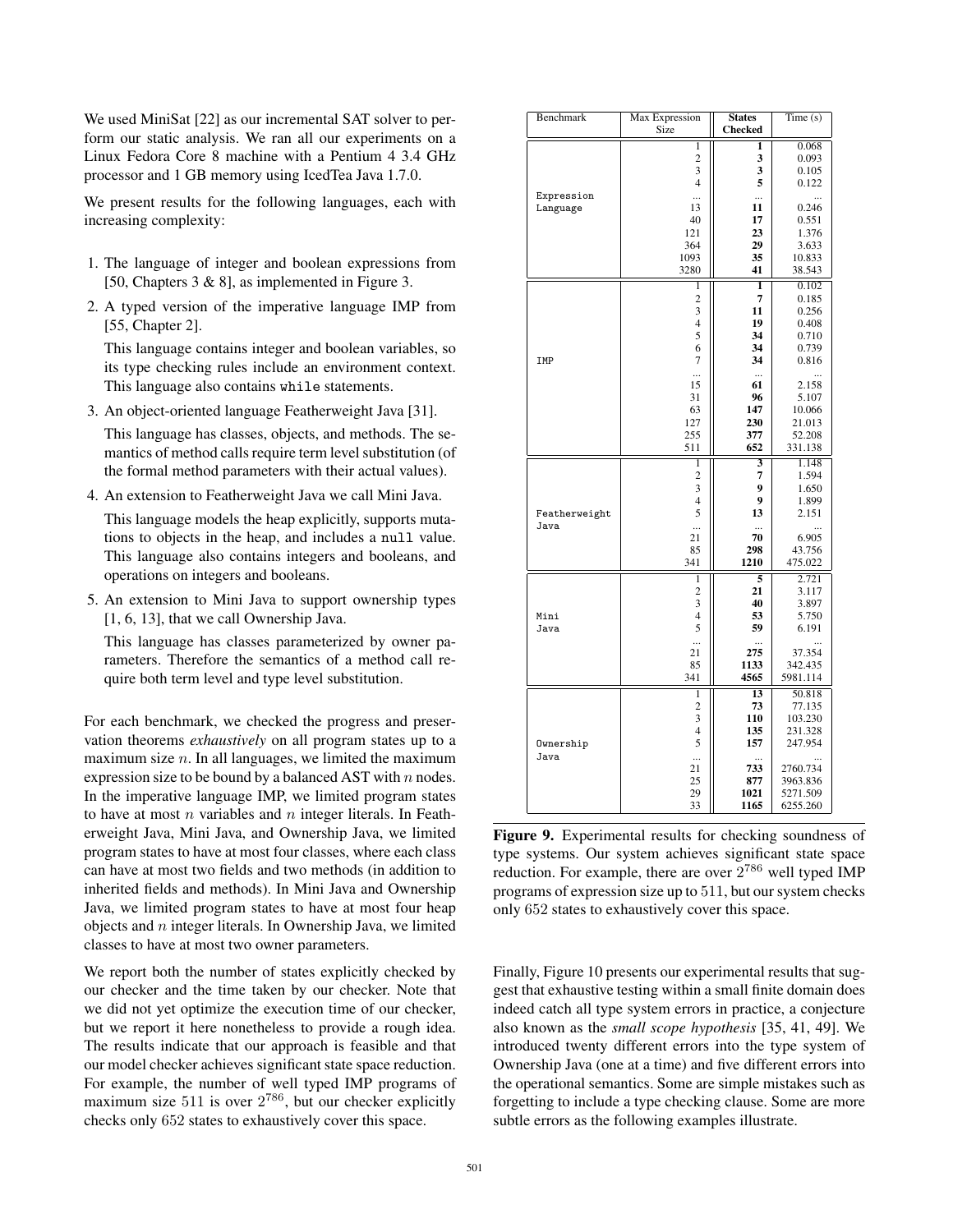| Max Expression<br>Size | <b>Percentage of Errors Caught</b> |
|------------------------|------------------------------------|
|                        |                                    |
|                        | 8                                  |
| 3                      | 40                                 |
|                        | 68                                 |
|                        | 76                                 |
| 6                      | 80                                 |
|                        | 84                                 |
|                        | 100                                |

Figure 10. Evaluating the small scope hypothesis. A maximum expression size of 8 is sufficient to catch all the type system errors that we introduced into Ownership Java.

The Java compiler rejects as ill typed a term containing a type cast of a value of declared type T1 into a type T2 if T1 is neither a subtype nor supertype of T2. The Ownership Java (as also the Featherweight Java) compiler, however, accepts such a term as well typed. We changed Ownership Java to reject such casts as ill typed. Our model checker then correctly detected that the preservation theorem does not hold for the changed language. The term (T2) (Object<world>) new T1() provides a counter example. It is well typed initially. But after the upcast, the term in effect simplifies to (T2) new T1() which is ill typed in the changed language. The preservation theorem therefore does not hold.

We also introduced a subtle bug (c.f. [5, Figure 24]) into Ownership Java such that the *owners as dominators* property does not hold. Our checker correctly detected the bug.

The results in Figure 10, while preliminary, do indicate that exhaustive testing within a small finite domain is an effective approach for checking soundness of type systems. We also examined all the type soundness errors we came across in literature and found that in each case, there is a small program state that exposes the error. This lends credibility to the validity of the small scope hypothesis in practice.

# 5. Related Work

This section presents related work on software model checking. Model checking is a formal verification technique that exhaustively tests a circuit/program on all possible inputs (sometimes up to a given size) to handle *input nondeterminism* and all possible nondeterministic schedules to handle *scheduling nondeterminism*. There has been much research on model checking of software. Verisoft [24] is a stateless model checker for C programs. Java PathFinder (JPF) [53, 38] is a stateful model checker for Java programs. XRT [27] checks Microsoft CIL programs. Bandera [15] and JCAT [18] translate Java programs into the input language of model checkers like SPIN [30] and SMV [42]. Bogor [21] is an extensible framework for building software model checkers. CMC [44] is a stateful model checker for C programs that has been used to test large software including the Linux implementation of TCP/IP and the ext3 file system.

For hardware, model checkers have been successfully used to verify fairly complex finite state control circuits with up to a few hundred bits of state information; but not circuits that have large data paths or memories. Similarly, for software, model checkers have been primarily used to verify controloriented programs (with scheduling nondeterminism) with respect to temporal properties; but not much work has been done to verify data-oriented programs (with input nondeterminism) with respect to complex data-dependent properties.

Thus, most of the research on reducing the state space of a software model checker has focused on checking programs with scheduling nondeterminism. Tools such a Slam [3], Blast [29], and Magic [11] use heuristics to construct and check an abstraction of a program (usually predicate abstraction [26]). Abstractions that are too coarse generate false positives, which are then used to refine the abstraction and redo the checking. This technique is known as Counter Example Guided Abstraction and Refinement or *CEGAR*. There are also many static [24] and dynamic [23] partial order reduction systems for concurrent programs. There are many other symmetry-based reduction techniques as well (e.g., [33]). However, none of the above techniques seem to be effective in reducing the state space of a model checker when checking the soundness of a type system—where one must deal with input nondeterminism (to check every input program state) and data-dependent properties (type correctness properties that depend on input program states). In fact, because of input nondeterminism, it is difficult to even formulate the problem of checking type soundness automatically in the context of most software model checkers.

Tools such as Alloy [34, 36] and Korat [4] systematically generate all test inputs that satisfy a given precondition. A version of JPF [38] uses lazy initialization of fields to essentially simulate the Korat algorithm. However, these tools generate and test every valid state and so do not achieve as much state space reduction as our system.

Jalloy [52] and Miniatur [19] translate a Java program and its specifications into a SAT formula and verify it with a SAT solver. We experimented with a similar approach by translating both the operational semantics and the type system of a language into a SAT formula and verifying it with a SAT solver. However, translating operational semantics into SAT usually led to large formulas and the approach was less efficient than the model checker described in this paper.

This paper builds on our recent previous work on model checking properties of tree-based data structures [16]. This paper improves on the techniques presented in [16] and applies them to checking soundness of type systems.

A recent paper [12] describes a technique for checking properties of programming languages specified in  $\alpha$ Prolog, using a bounded backtracking search in an  $\alpha$ Prolog interpreter.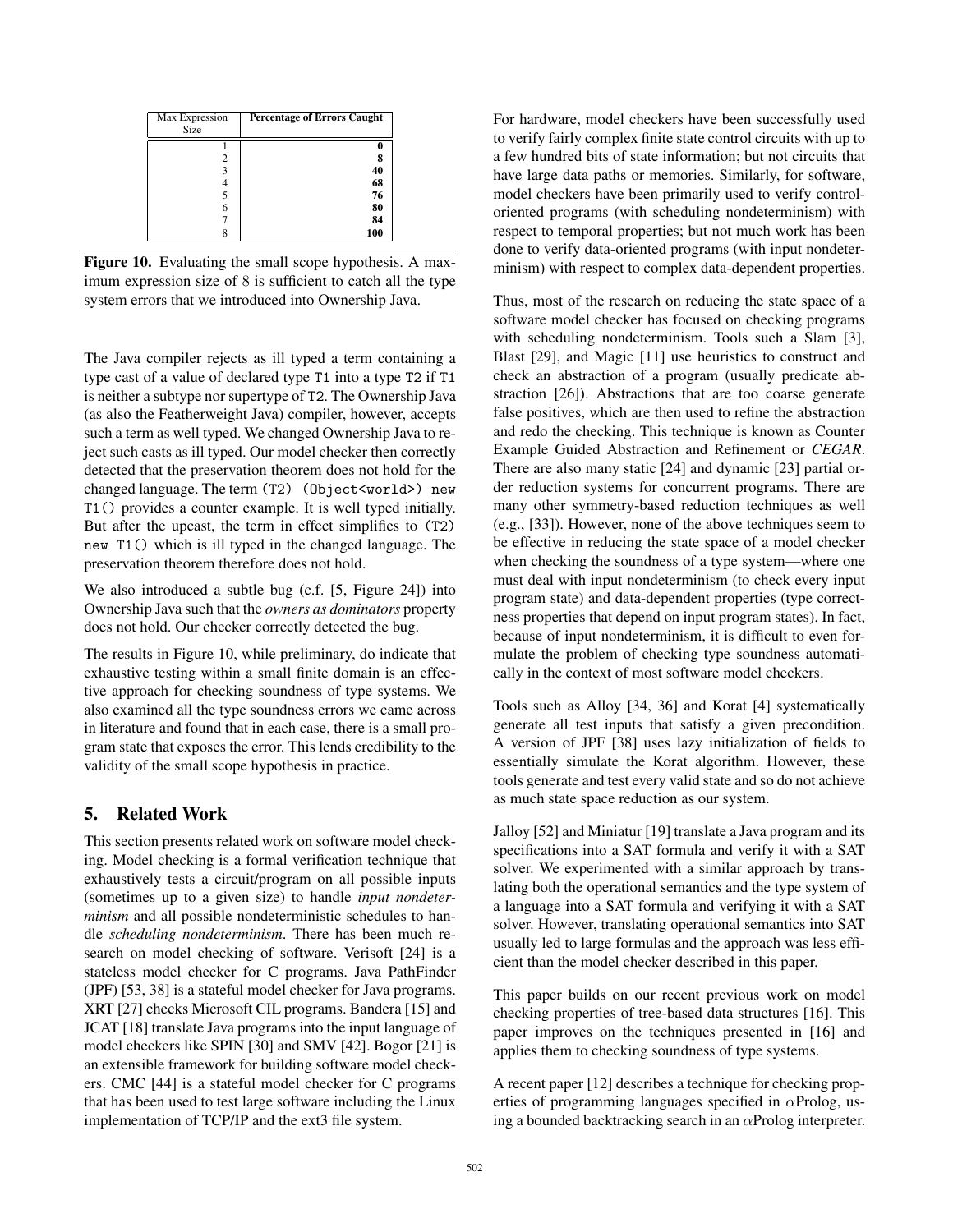However, [12] does not use our search space reduction techniques and does not scale as well as our model checker.

# 6. Conclusions

This paper presents a software model checker that *automatically* checks the soundness of a type system, given only the specification of type correctness of intermediate program states and the small step operational semantics. Currently, proofs of type soundness are either done on paper or are machine checked, but require significant manual assistance in both cases. Consequently proofs of type soundness are usually done *after* language design, if at all. Our system can be used *during* language design with little extra cost.

We have tested our system on several small to medium sized languages that include several features such as term and type level substitution, explicit heap, objects, etc., and found our approach to be feasible. We expect our system to be particularly useful to researchers who design novel type systems but formalize only a core subset of their type systems, as is the standard practice in the research community.

This paper presents techniques that significantly reduce the state space of a model checker for checking type soundness. This paper thus makes contributions both in the area of checking soundness of type systems, and in the area of reducing the state space of a software model checker.

# Acknowledgments

This research was supported in part by AFOSR Grant FA9550-07-1-0077.

# References

- [1] J. Aldrich, V. Kostadinov, and C. Chambers. Alias annotations for program understanding. In *Object-Oriented Programming, Systems, Languages, and Applications (OOP-SLA)*, November 2002.
- [2] B. E. Aydemir et al. Mechanized metatheory for the masses: The POPLMARK challenge, May 2005. http://www.cis. upenn.edu/ plclub/wiki-static/poplmark.pdf.
- [3] T. Ball, R. Majumdar, T. Millstein, and S. K. Rajamani. Automatic predicate abstraction of C programs. In *Programming Language Design and Implementation (PLDI)*, June 2001.
- [4] C. Boyapati, S. Khurshid, and D. Marinov. Korat: Automated testing based on Java predicates. In *International Symposium on Software Testing and Analysis (ISSTA)*, July 2002. Winner of an ACM SIGSOFT distinguished paper award.
- [5] C. Boyapati, R. Lee, and M. Rinard. Ownership types for safe programming: Preventing data races and deadlocks. In *Object-Oriented Programming, Systems, Languages, and Applications (OOPSLA)*, November 2002.
- [6] C. Boyapati, B. Liskov, and L. Shrira. Ownership types for object encapsulation. In *Principles of Programming Languages (POPL)*, January 2003.
- [7] C. Boyapati, B. Liskov, L. Shrira, C. Moh, and S. Richman. Lazy modular upgrades in persistent object stores. In *Object-Oriented Programming, Systems, Languages, and Applications (OOPSLA)*, October 2003.
- [8] C. Boyapati and M. Rinard. A parameterized type system for race-free Java programs. In *Object-Oriented Programming, Systems, Languages, and Applications (OOPSLA)*, October 2001.
- [9] C. Boyapati, A. Salcianu, W. Beebee, Jr., and M. Rinard. Ownership types for safe region-based memory management in Real-Time Java. In *Programming Language Design and Implementation (PLDI)*, June 2003.
- [10] R. E. Bryant. Symbolic boolean manipulation with ordered binary decision diagrams. *ACM Computing Surveys 24(3)*, 1992.
- [11] S. Chaki, E. Clarke, A. Groce, S. Jha, and H. Veith. Modular verification of software components in C. In *International Conference on Software Engineering (ICSE)*, June 2003.
- [12] J. Cheney and A. Momigliano. Mechanized metatheory model-checking. In *Principle and Practice of Declarative Programming (PPDP)*, July 2007.
- [13] D. G. Clarke, J. M. Potter, and J. Noble. Ownership types for flexible alias protection. In *Object-Oriented Programming, Systems, Languages, and Applications (OOPSLA)*, October 1998.
- [14] E. M. Clarke, O. Grumberg, and D. A. Peled. *Model Checking*. MIT Press, 1999.
- [15] J. Corbett, M. Dwyer, J. Hatcliff, C. Pasareanu, Robby, S. Laubach, and H. Zheng. Bandera: Extracting finite-state models from Java source code. In *International Conference on Software Engineering (ICSE)*, June 2000.
- [16] P. Darga and C. Boyapati. Efficient software model checking of data structure properties. In *Object-Oriented Programming, Systems, Languages, and Applications (OOPSLA)*, October 2006.
- [17] R. DeLine and M. Fahndrich. Enforcing high-level protocols in low-level software. In *Programming Language Design and Implementation (PLDI)*, June 2001.
- [18] C. DeMartini, R. Iosif, and R. Sisto. A deadlock detection tool for concurrent Java programs. *Software—Practice and Experience (SPE) 29(7)*, June 1999.
- [19] J. Dolby, M. Vaziri, and F. Tip. Finding bugs efficiently with a SAT solver. In *European Software Engineering Conference and Foundations of Software Engineering (ESEC/FSE)*, September 2007.
- [20] S. Drossopoulou and S. Eisenbach. Java is type safe probably. In *European Conference for Object-Oriented Programming (ECOOP)*, June 1997.
- [21] M. Dwyer, J. Hatcliff, M. Hoosier, and Robby. Building your own software model checker using the Bogor extensible model checking framework. In *Computer Aided Verification (CAV)*, January 2005.
- [22] N. Een and A. Biere. Effective preprocessing in SAT through variable and clause elimination. In *Theory and Applications*